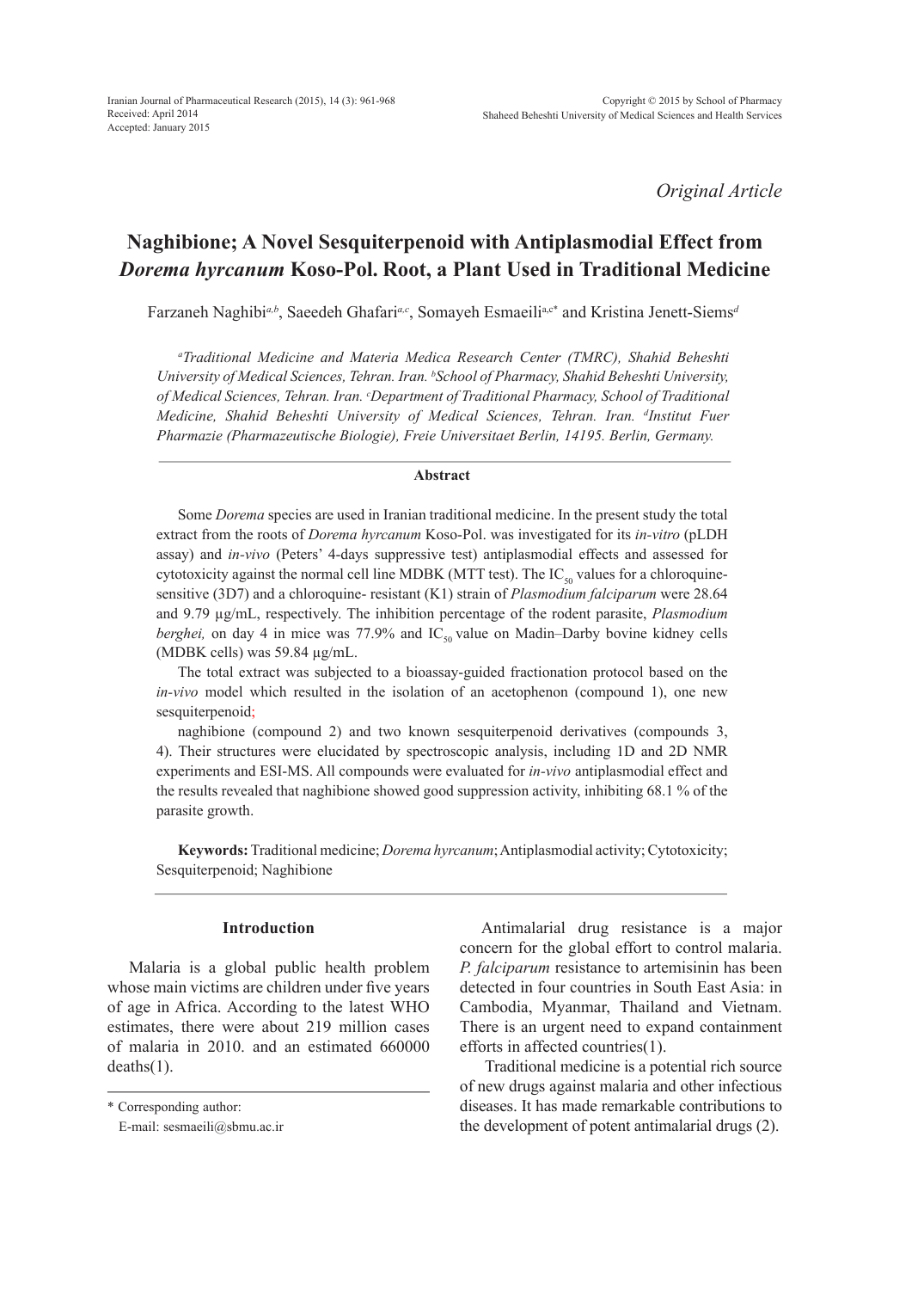Seven species of the *Dorema* (Apiaceae) are included in the flora of Iran(3). In Iran, *Dorema* species with the local names "*Oshagh"* or "*Vosha"*(4) are used in traditional medicine for different purposes such as pesticide, antihelminthic, expectorant and also for treatment of spleen and liver stiffness(5).

According to literature reviews, antimicrobial activity of *D. ammoniacum*(6) and the presence of weak antioxidant and antihemolytic activities in a hydroalcoholic extract of *D. aitchisonii* have been reported(7). *D. aucheri* is the first umbelliferous plant found to produce exudate flavonoids(8). Three sesquiterpene derivatives, one prenylated coumarin and two steroid glucosides were isolated from the aerial parts of *D. kopetdaghense*(9). There is a report about the phytochemical constituents of *D.hyrcanum* that mentions two glycosides, namely pleoside and hyrcanoside(10) and in an initial screening for anti-tumor agents by an *in-vitro* microbiological assay *D. hyrcanum* did not induce phage production(11). According to our studies there have been no scientific reports regarding antiplasmodial effect of these species.

In this search, for the first time, *D. hyrcanum* Koso-Pol., which is endemic to Iran, Turkmenistan and Afghanestan(12), has been investigated for its antiplasmodial effect by *invitro* and *in-vivo* assays and evaluated for its *invitro* cytotoxicity. A bio-assay guided isolation led to the identification of four compounds.

# **Experimental**

*General experimental procedures and materials*

NMR spectra were recorded on a Bruker DRX 500 spectrometer. Chemical shifts are given relative to TMS as an internal standard. ESI mass spectra were carried out on an Agilent 6210 ESI-TOF mass spectrometer (Agilent Technologies, Santa Clara, CA, USA). Semi preparative HPLC was performed on a Shimadzu instrument with PRC- ODS C18 (20 mm  $\times$  25 cm) column. Silica gel 60 (0.063- 0.2; 0.2- 0.5 mm; Merck) was used for column chromatography. All solvents for semi preparative HPLC were of technical grade and purified by distillation.

#### *Plant material*

The roots of *D. hyrcanum* (Apiaceae), collected in June 2008 from Almed Valley in Golestan District, Iran, were identified by Mr. H. Moazeni from Traditional Medicine and Materia Medica Center (TMRC), Shahid Beheshti University of Medical Sciences, Iran. The voucher specimen 2495 (TMRC) of the plant has been deposited in the herbarium of the TMRC.

## *Extraction*

The powdered dried root of *D. hyrcanum* was macerated in methanol (MeOH), for 24 hours with constant shaking, at room temperature. The filtrates of total extract were evaporated to dryness and investigated for its *in-vitro* and *invivo* antiplasmodial and cytotoxic effects.

# *Biological assays*

*In-vitro antiplasmodial activity*

Antiplasmodial activity of the total extract was determined against the chloroquineresistant (K1) and chloroquine-sensitive (3D7) strains of *Plasmodium falciparum* that were continuously cultured according to the methods described by Trager and Jensen (13). Plant extract was assessed for antiplasmodial activity *in-vitro* in human blood using parasite lactate dehydrogenase method (pLDH) with slight modifications(14, 15). The range of examined concentration was from 64 µg/mL to 125 ng/ mL. A solution of chloroquine diphosphate and artemisinin served as positive control. The test was performed in duplicate. Absorbance was measured with an ELISA plate reader at 630 nm. The percentage inhibition at each concentration was determined and the mean of  $IC_{50}$  value of parasite viability was calculated using Probit analysis(16).

# *In-vivo antimalarial assay*

Peters' 4-day suppressive test against NICD strain of *Plasmodium berghei* infection in mice was employed(17) for evaluating of the samples of *D.hyrcanum* antiplasmodial activities. Adult male albino mice from the Pasteur Institute of Iran were housed under standard environmental conditions and fed with standard pellets and water. All the procedure was accepted by Shahid Beheshti University of Medical Sciences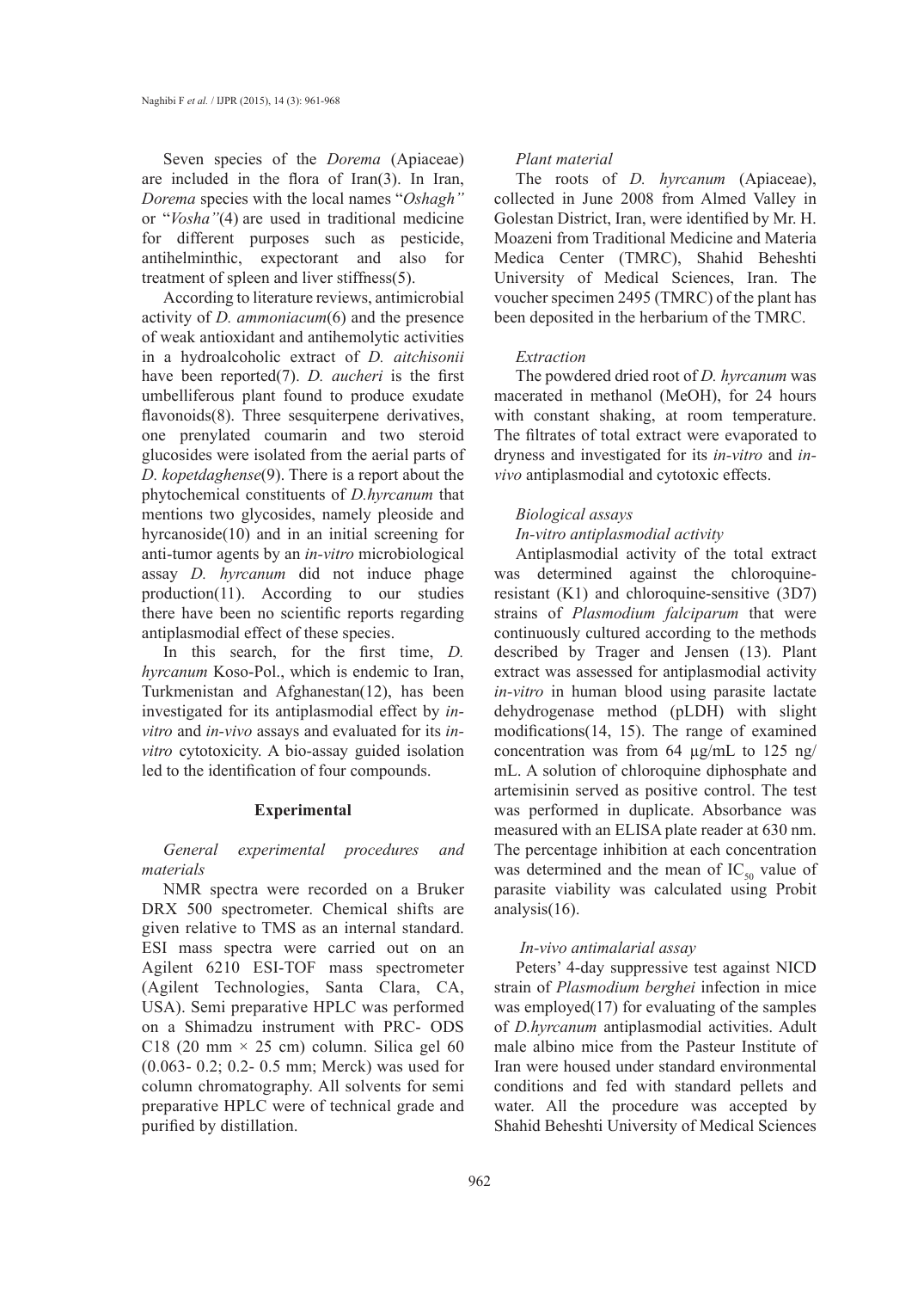Ethics Committee and in accordance with the principles for laboratory animal use and care in the European Community guidelines.

Briefly, the parasites (blood contained parasites) were maintained by serial passage of blood from mouse to mouse. Adult male albino mice weighing 20–25 g were inoculated by intra-peritoneal (I.P) injection with  $1\times10^7$ infected erythrocytes. The mice were randomly divided into groups of five per cage and treated during consecutive days with 10 mg/mL of the sample by I.P injection for 4 days. Two control groups were used in this experiment, one treated with chloroquine at dose of 20 mg/ Kg as a positive control while the other group was kept untreated as a negative group. On day 5 of the test, thin blood smears were prepared and blood films were fixed with methanol. The blood films were stained with Giemsa, and then microscopically examined. Percentage of parasitaemia was counted based on infected erythrocytes calculated per 1000 erythrocytes and the inhibition percentage of each group expressed in relation to the untreated group.

#### *In-vitro cytotoxicity assay*

Cytotoxicity of samples was determined using MDBK cells(2, 18) by the colorimetric methyl thiazole tetrazolium (MTT) assay (19, 20) and scored as a percentage of absorbance reduction at 570 nm of treated cultures versus untreated control cultures. Tests were run in triplicate and tamoxifen was used as a positive control. IC<sub>50</sub> values were calculated from the drug concentration–response curves.

# *Bioassay guided fractionation and isolation*

*D. hyrcanum* was subjected to a bioassayguided fractionation protocol based on the *in-vivo* model. For this purpose the roots of *D. hyrcanum* (750 g) were macerated in ethyl acetate (EtOAc) for 24 hours at room temperature with constant shaking (2: 1) for 3 times(21). After filtration, the extract was concentrated to yield 180g of a brown residue. Compound 1 (50 mg) precipitated when the ethyl acetate extract was evaporated. The ethyl acetate extract was fractionated twice with 500 mL water. The dried ethyl acetate fraction was separated by silica gel column chromatography (Silica gel 60, 0.2-0.5 mm; Merck) eluting with hexane, hexane- dichloromethane (DCM) (5: 5), DCM, DCM- EtOAc (5:5), EtOAc, EtOAc-MeOH (5:5), MeOH to give five fractions. The ethyl acetate extract, as well as fractions 2 (1.20 g) and  $3(40 \text{ g})$ ,  $4(3 \text{ g})$  which were eluted with hexane- DCM (5:5), DCM and EtOAc- MeOH (5:5) respectively, were evaluated for *in-vivo* antiplasmodial and cytotoxicity activity.

Fraction 2 was separated using silica gel column chromatography (0.063- 0.2 mm; Merck) eluting with hexane, a gradient of hexane- chloroform (9:1, 8:2, 6:4, 4:6, 1:9 to pure chloroform), a gradient of chloroform-EtOAc (9:1, 8:2 to pure EtOAc), EtOAc- MeOH (5:5) and MeOH to give 14 fractions. Compound 2 (200 mg) was isolated from fraction 2- 6 (237 mg) which was eluted with hexane- chloroform (1:9) to 100% chloroform.

Fraction 3 was separated by silica gel column chromatography (0.02- 0.5 mm; Merck) eluting with a gradient of petroleum benzene- DCM (3:7, to pure DCM), a gradient of DCM- EtOAc (9:1, 8:2, 7:3, 6:4, 5:5, 3:7 to pure EtOAc), EtOAc-MeOH (5:5) and MeOH to give 8 fractions. Fraction 3-2 (2 g), which was eluted with DCM-EtOAc (9:1), was separated by silica gel column chromatography (0.02- 0.5 mm; Merck) eluting with a gradient of petroleum benzene- DCM (8:2, 7:3, 6:4, 5:5, 4:6, 3:7 to pure dichloromethane), gradients of dichloromethane- EtOAc (9:1, 8:2, 7:3, 6:4, 5:5 to pure EtOAc), EtOAc- MeOH (5:5) and MeOH. There were obtained 7 sub fractions. Fraction 3-2-3 (230 mg) was separated by semi preparative HPLC [MeOH 100%, 30 min, flow rate 8 mL/min] and then isolated the subfraction with  $R_t = 23.5$ min (76 mg). It was purified on a silica gel column (0.63- 0.2 mm; Merck) with a gradient of petroleum benzene-DCM (7:3, 4:6 to pure dichloromethane), a gradient of dichloromethane- EtOAc (8:2, 7:3, 6:4, 5:5 to pure EtOAc), EtOAc- MeOH (5:5), MeOH to yield compounds **3** (18 mg) and **4** (20 mg). All pure compounds were evaluated for *invivo* antiplasmodial effects Table (1).

4-methoxy-6-hydroxyacetophenone-2-O-β-D-gentiobioside (1): Yellow crystal, <sup>1</sup>H-NMR  $(500 \text{ MHz}, \text{CDCl}_3)$ :  $\delta$  ppm= 6.14 (s, H-3), 6.25 (s, H-5), 5.19 (d, *J*= 8.5 Hz, H-1′), 13C-NMR:  $\delta$  =206.4 (C-7), 166.8 (C-4), 164.5 (C-2), 160.2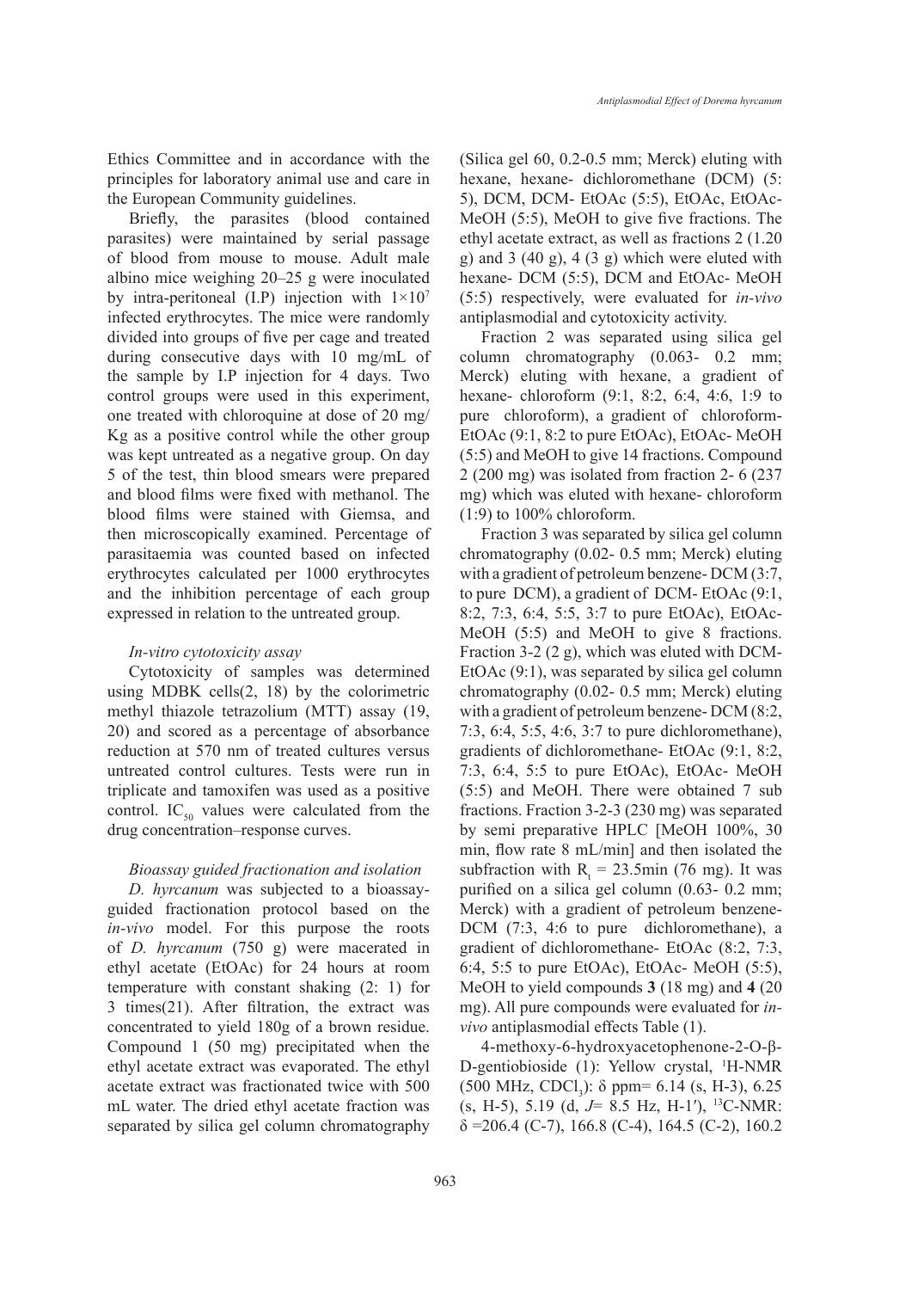(C-6), 106.9 (C-1), 103.2 (C-1″), 100.0 (C-1′), 96.0 (C-5), 95.0 (C-3), 76.4 (C-3'), 76.1 (C-5″), 76.0 (C-5,'C-3″), 74.0 (C-2″), 73.2 (C-2′), 70.1 (C-4″), 69.6 (C-4′), 68.8 (C-6′), 61.2 (C-6″), 56.3 (C-OMe), 33 (C-8); HR‑ESI‑TOF‑MS (positive):  $m/z = 506.1631$  [M + Na]<sup>+</sup> (calcd. For  $C_{21}H_{30}O_{14}$  Na: 506.4533).

1(2-hydroxy-4-methoxy)- 3,7,11- trimethyl-3-vinyl-6*(E)*, 10 dodecadiene- 1- dione (2): Yellow oil; <sup>1</sup>H - (500 MHz,  $CDCl<sub>3</sub>$ ) and <sup>13</sup>C<sup>-</sup>NMR (125 MHz) data: see table 2; HR‑ESI‑TOF‑MS (positive):  $m/z = 393.2438$  [M + Na]<sup>+</sup> (calcd. For  $C_{24}H_{24}O_3$  Na: 393.5134).

2,3-dihydro-7-methoxy-2 *S* \*,3*R*\* dimethyl-2-[4,8-dimethyl-3(*E*),7-nonadienyl] furo $[3,2-c]$ coumarin  $(3)$ : yellow oil, <sup>1</sup>H-NMR  $(500 \text{ MHz}, \text{CDCl}_3)$ :  $\delta$  ppm = 7.52 (d, J = 8.5 Hz, H-9), 6.85 (dd, *J* = 1.5,8.5 Hz, H-6), 6.83(d, *J* =1.5, H-8), 5.08 (t, overlap, H-3′), 5.05 (overlap, H-7′), 3.86 (s, H-OMe), 3.27 (q, *J* =7.0 Hz, H-3), 2.09 (m, H-2′), 2.01 (m, H-6′), 1.94 (m, H-5′), 1.67 (s, H-9′), 1.59 (s, H-4′ Me, H- 8′ Me), 1.77 (m, H-1′), 1.44 (s, H-2Me), <sup>13</sup>C-NMR:  $\delta$  = 165.4 (C- 9b), 165.2 (C4), 163.2 (C-7), 156.9 (C- 5a), 131.9 (C-8′), 136.0 (C-4′), 124.2 (C-7′), 122.8 (C-3′), 123.7 (C-9), 112.1 (C- 8), 106.3 (C-9a), 103.7 (C-3a), 100.7 (C-6), 96.6 (C-2), 55.2 (C-OMe), 39.0 (C-5′), 42.0 ( C-3), 41.5 (C-1′), 25.7 (C-9′), 22.1 (C-2 ‹), 20.2 (C-2Me), 17.7 (C-8′Me), 16.0 (C-4'Me), 13.7; HR-ESI-TOF-MS (positive):  $m/z = 419.2221$  [M + Na]<sup>+</sup> (calcd. For  $C_{25}H_{32}O_4$  Na: 419.5077).

2,3-dihydro-7-methoxy-2*R*\*,3*R*\*dimethyl-2-[4,8-dimethyl-3(*E*),7-nonadienyl]-furo[3,2-*c*] coumarin (4): yellow oil, 1 H-NMR (500 MHz, CDCl<sub>3</sub>): δ ppm= 7.52 (d, *J* = 8.5 Hz, H-9), 6.85 (dd, *J* = 1.5Hz, H-6), 6.83 (dd, *J* =1.5,8.5, H-8), 5.19 (t, overlap, H-3′), 5.05 (overlap, H-7′), 3.86 (s, H-OMe), 3.22 (q, *J* =7.0 Hz, H-3), 2.24 (m, H-2′), 2.01 (m, H-6′), 1.94 (m, H-5′),1.67 (s, H-9′), 1.63 (s, H-4′ Me), 1.60 (s, H- 8′ Me), 1.90 (m, H-1'), 1.48(s, H-2Me), <sup>13</sup>C-NMR:  $\delta$  = 165.4 (C- 9b), 165.2 (C4), 163.2 (C-7), 156.9 (C- 5a), 131.9 (C-8′), 136.0 (C-4′), 124.2 (C-7′), 122.8 (C-3′), 123.7 (C-9), 112.1 (C- 8), 106.3 (C-9a), 103.7 (C-3a), 100.7 (C-6), 96.6 (C-2), 55.2 (C-OMe), 39.0 (C-5′), 44.4 ( C-3), 35.4 (C-1′), 25.7 (C-9′), 23.1 (C-2′), 25.7 (C-2Me), 17.7 (C-8′Me), 16.0 (C-4′Me), 13.7; HR‑ESI‑TOF‑MS (positive):

 $m/z = 419.2221$  [M + Na]<sup>+</sup> (calcd. For  $C_{25}H_{32}O_4$ Na: 419.5077).

#### **Results and Discussion**

In this study for the first time *D. hyrcanum*  was evaluated for its antiplasmodial activity. In a screening program, its methanolic extract was tested against a chloroquine- sensitive strain of *Plasmodium falciparum* (3D7) as well as a chloroquine- resistant strain (K1) and showed IC<sub>50</sub> values of 28.64 and 9.79  $\mu$ g/ mL, respectively. Furthermore it was evaluated by Peters' 4-day suppressive test and revealed 77.9% inhibition of *P. berghei* on day 4 in mice at a concentration of 10 mg/Kg. In a cytotoxicity assay against MDBK cells, it showed an  $IC_{50}$ value of 59.84 µg/mL.

A bioassay-guided fractionation protocol based on the *in-vivo* model (Peters' test) was assessed in order to isolate the active compounds. Therefore, the ethyl acetate extract, some of its selected fractions and pure compounds were evaluated for antiplasmodial activity by the *invivo* test and for cytotoxicity (Table 1).

Fractions 2, 3 and 4 were exhibited higher antiplasmodial activity and lower cytotoxicity than that of the total extract. All pure compounds were evaluated for *in-vivo* antiplasmodial effect and the results revealed that compound 2 showed good suppression activity, inhibiting 68.1 % of the parasite growth.

The bio-assay guided fractionation led to the isolation of compound 2**,** which was obtained from fraction 2 as yellow oil. It displayed a quasi-molecular ion peak of *m/z*  $= 393.2438$  [M+Na]<sup>+</sup> in its HR-ESI-TOF MS, corresponding to the formula  $C_{24}H_{34}O_3$ . The  $1$ <sup>H</sup> and  $13$  C NMR resonances (Table 2) of compound 2 were assigned by different 2D NMR experiments. The <sup>1</sup>H NMR spectrum of 2 showed resonances characteristic for four methyl singlets at  $\delta$  1.16, 1.58, 1.59, and 1.68, a methoxy singlet at  $\delta$  3.83, and four olefinic resonances at 5.09 (overlapped), 4.95 (1H, d, *J=* 17.5 Hz), 5.00 (1H, d, *J=*11.0 Hz), 5.88 (1H, dd, *J=*11.0and17.5 Hz). Three aromatic protons at δ 6.40 (br s), 6.42 (1H, dd, *J=* 9.5, 2.3 Hz) and 7.65 (1H, d, *J=* 9.5 Hz) suggested the presence of a 1, 2, 4-trisubstituted benzene ring,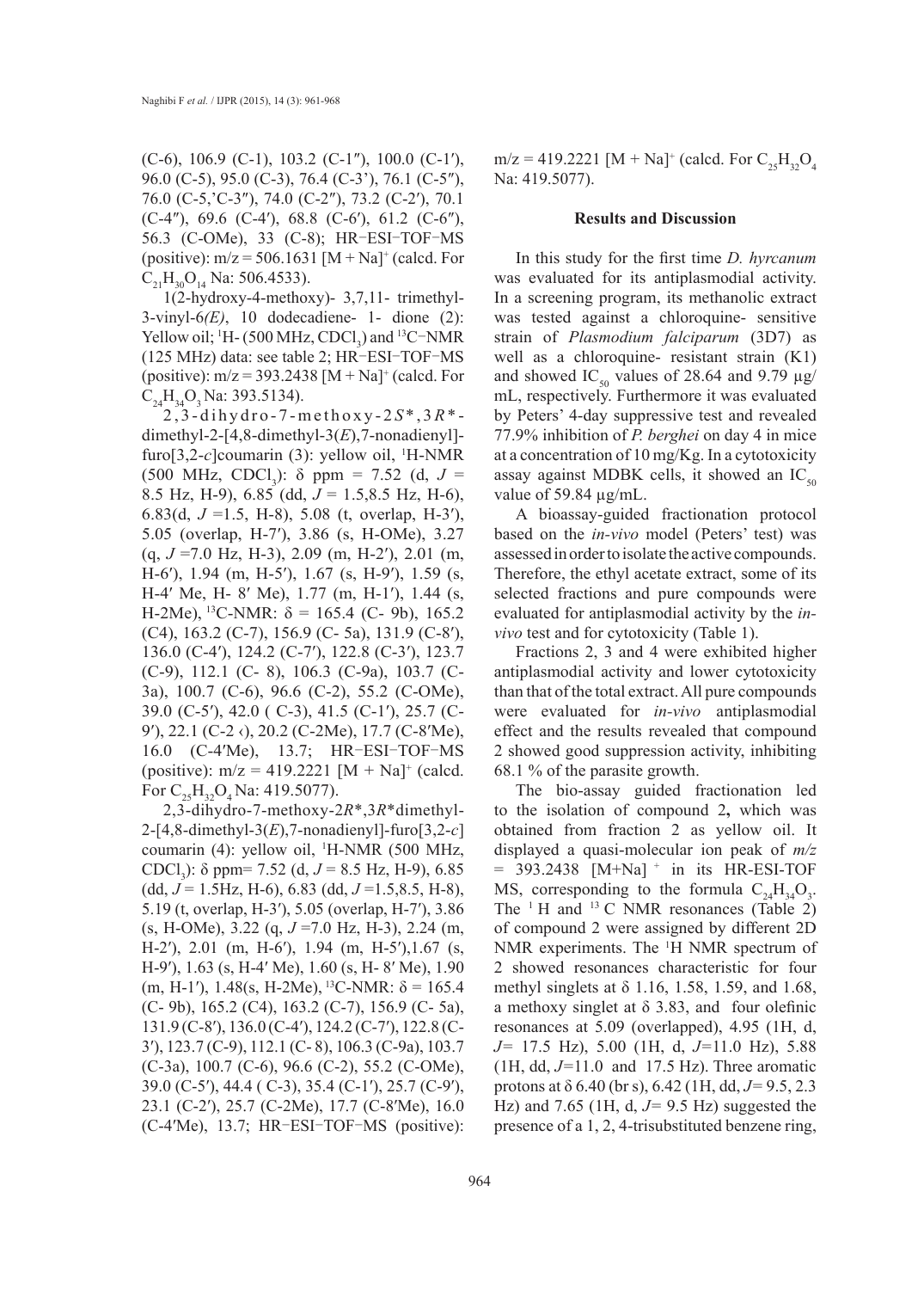| <b>Sample</b>         | Antiplasmodial activity Plasmodium berghei<br>$%$ inhibition $\pm$ SD | <b>Cytotoxic effect MDBK Cell</b><br>$IC_{so}(\mu g/mL) \pm SD$ |
|-----------------------|-----------------------------------------------------------------------|-----------------------------------------------------------------|
| Ethyl acetate extract | $73(\pm 0.5)$                                                         | 69.67                                                           |
| Fraction 2            | $61(\pm 1.2)$                                                         | >400                                                            |
| Fraction 3            | 51.7 $(\pm 2)$                                                        | 104.82                                                          |
| Fraction 4            | $35.2 \ (\pm 3.9)$                                                    | 188.04                                                          |
| Compound 1            | $10.1(\pm 9.6)$                                                       | *                                                               |
| Compound 2            | 68.1 $(\pm 2.5)$                                                      | >100                                                            |
| Compound 3            | 29.3 $(\pm 0.5)$                                                      | *                                                               |
| Compound 4            | 23.3 $(\pm 0.5)$                                                      | *                                                               |
| Chloroquine           | $100 (\pm 4.6)$                                                       | *                                                               |
| Tamoxifen             | $\ast$                                                                | 4.76                                                            |

**Table 1.** *In-vivo* antiplasmodial activity and cytotoxic effects of ethyl acetate extract, selected fractions of *D. hyrcanum* and pure compounds.

\*Not done

which was supported by the  ${}^{13}C$  NMR spectrum. The side chain of this ring was also assigned through  $^{13}C$  NMR, HMQC,  $^{1}H$ - $^{1}H$  COSY, and HMBC experiments. In the HMBC spectrum of 2, the correlations of H-2 ( $\delta$ <sub>H</sub> 2.87) with C-1  $(\delta_c 204.2)$ , C-3 (40.1), and C-13 (145.8); H-8 (*δ*H 1.95) with C-7 (*δc* 135.5) and C-9 (*δc* 26.5); H-13 ( $\delta_{\rm H}$  5.88) and H-14 ( $\delta_{\rm H}$  4.97) with C-3 (40.1); OH ( $\delta_{\rm H}$  13.1) with C-3<sup>'</sup> ( $\delta_{\rm C}$  100.5), C-1'  $(\delta_c \text{ 115.0})$ , and C-2' ( $\delta_c \text{ 166.2})$ ; and H-6' ( $\delta_H$ 7.65) with C-1 ( $\delta_c$  204.2) and C-4' ( $\delta_c$  165.85) confirmed the structure of compound 2 (Figure 2).

Therefore, the structure of compound 2 was elucidated as 1-(2-hydroxy-4 methoxyphenyl)-3, 7, 11-trimethyl- 3- vinyl-6(*E*), 10- dodecadiene-1- dione and named naghibione.

A congener with a 4-hydroxy group instead of the methoxy group was obtained from *Ferula ferulaeoides* (22) and with a carbonyl group on C9 from *Dorema kopetdaghense* (9) previously. In the best our knowledge the same compounds have not been tested *in-vivo* and *in-vitro* for potential antiplasmodial activities.

Among the reviewed compounds exhibited high activity (IC<sub>50</sub> $\leq$ 2 $\mu$ M), sesquiterpenes should be considered as lead compounds for further investigation(23, 24).

Compounds 1, 3 and 4 were known compounds, and their structures were elucidated as 4-methoxy-6-hydroxyacetophenone-2-Oβ-D-gentiobioside; 2,3-dihydro-7-methoxy-2*S*\*,3*R*\*-dimethyl-2-[4,8-dimethyl-3(*E*),7nonadienyl]-furo[3,2-*c*]coumarin and 2,3-dihydro-7-methoxy-2*R*\*,3*R*\*dimethyl-2- [4,8-dimethyl-3(*E*),7-nonadienyl]-furo[3,2-*c*] coumarin, respectively, by comparison with literature data (10, 25).

## **Conclusion**

In this study for the first time, *Dorema hyrcanum* Koso-Pol. was evaluated for its antiplasmodial activity and naghibione (compound 2); a new sesquiterpenoid with antiplasmodial activity has been isolated. Furthermore, two known sesquiterpenoids 3 and 4 were for the first time isolated from this genus.

Further studies in order to evaluate the mode of action of the pure compounds are under way.

## **Acknowledgement**

This paper is a part of Traditional Pharmacy Ph.D thesis (122) conducted by Saeedeh Ghafari, School of Traditional Medicine, Shahid Beheshti University of Medical Sciences. Also this research was supported by two Grants (No. 115, No. 7445) from Shahid Beheshti University of Medical Sciences.

# *In memoriam*

We would like to express our deep sorrow for late Farzaneh Naghibi. She is remembered for her intelligence, great efforts, perseverance and integrity devoted to promotion of scientific research particularly in this work.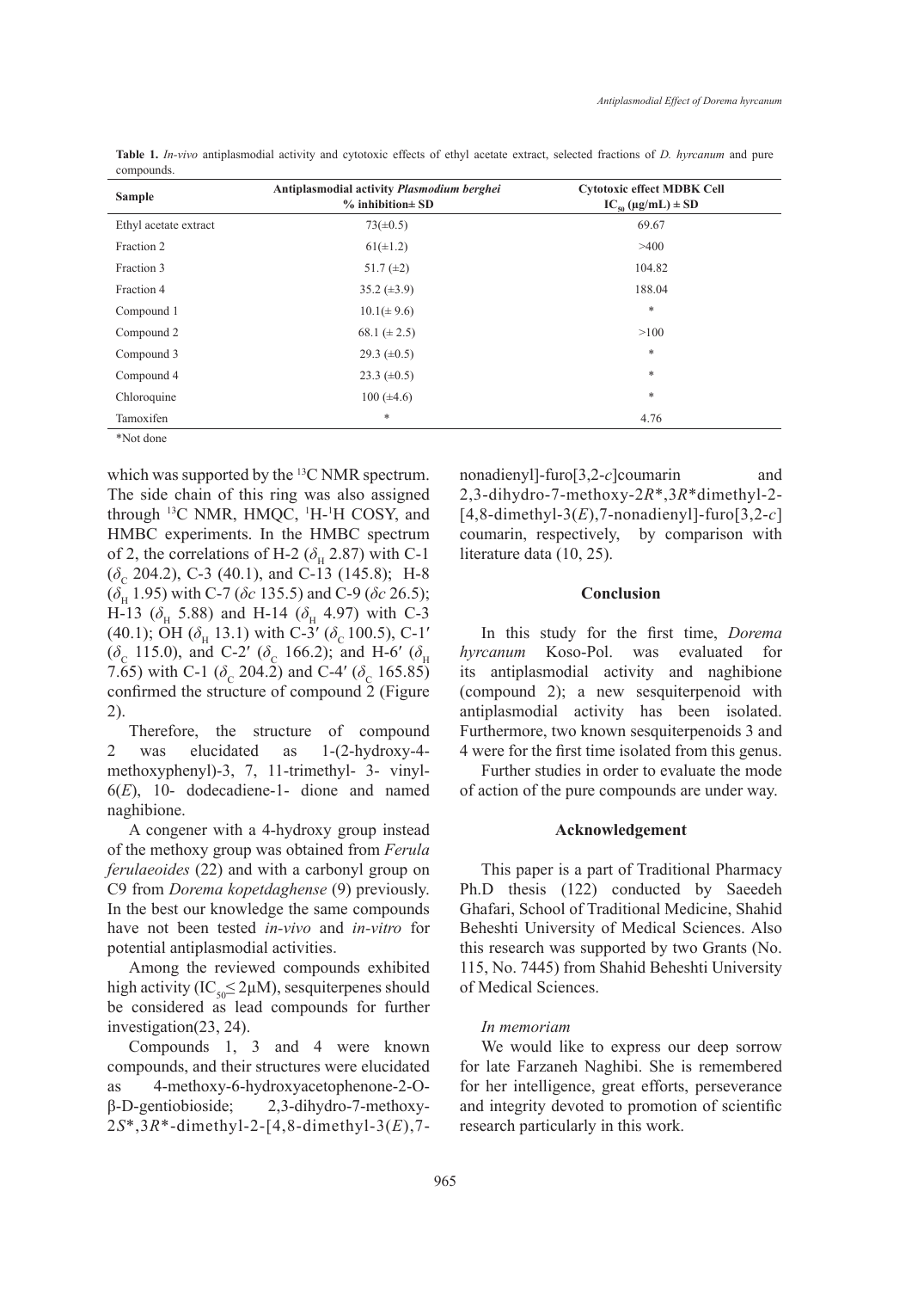

**Figure 1.** Structures of compounds 1-4.

**Table 2.**<sup>1</sup> H NMR and <sup>13</sup> C NMR Data of Compound 2 (CDCl<sub>3</sub>, 500 MHz)<sup>*a*</sup>.

| Position                    | $\delta_{\rm H}$                     | $\delta_{\rm c}$ |
|-----------------------------|--------------------------------------|------------------|
| $\mathbf{1}$                | $\overline{\phantom{a}}$             | 204.2            |
| $\sqrt{2}$                  | 2.87 (d, 14.0 Hz), 2.90 (d, 14.0 Hz) | 47.03            |
| $\ensuremath{\mathfrak{Z}}$ |                                      | 40.1             |
| $\overline{4}$              | 1.53hb                               | 40.8             |
| 5                           | 1.95 <sup>b</sup>                    | 23.3             |
| 6                           | 5.09 $^b$                            | 124.5            |
| $\tau$                      |                                      | 135.5            |
| $\,8\,$                     | 1.95 <sup>b</sup>                    | 39.4             |
| 9                           | 2.05 <sup>b</sup>                    | 26.5             |
| 10                          | 5.09 $^b$                            | 124.5            |
| 11                          |                                      | 131.9            |
| 12                          | 1.68(s)                              | 25.2             |
| 13                          | 5.88 (dd, 11.0; 17.5 Hz)             | 145.8            |
| 14                          | 4.95 (d, 17.5 Hz), 5.00 (d, 11.0 Hz) | 112.2            |
| $1^{\prime}$                |                                      | 115.0            |
| $2^{\prime}$                |                                      | 166.2            |
| 3'                          | $6.40\,\mathrm{brs}$                 | 100.5            |
| 4'                          |                                      | 165.9            |
| 5'                          | 6.42 (dd, 9.5; 2.3 Hz)               | 107.4            |
| $6^{\prime}$                | 7.65 (d, 9.5Hz)                      | 131.3            |
| 3Me                         | 1.16(s)                              | 23.3             |
| 7Me                         | 1.58(s)                              | 17.7             |
| $11\mathrm{Me}$             | 1.59(s)                              | 17.6             |
| OCH <sub>3</sub>            | 3.83(s)                              | 55.54            |

*a J*-values are in parentheses and reported in Hz; chemical shifts are given in ppm; assignments were confirmed by HMQC, HMBC experiments. boverlapped with other signals.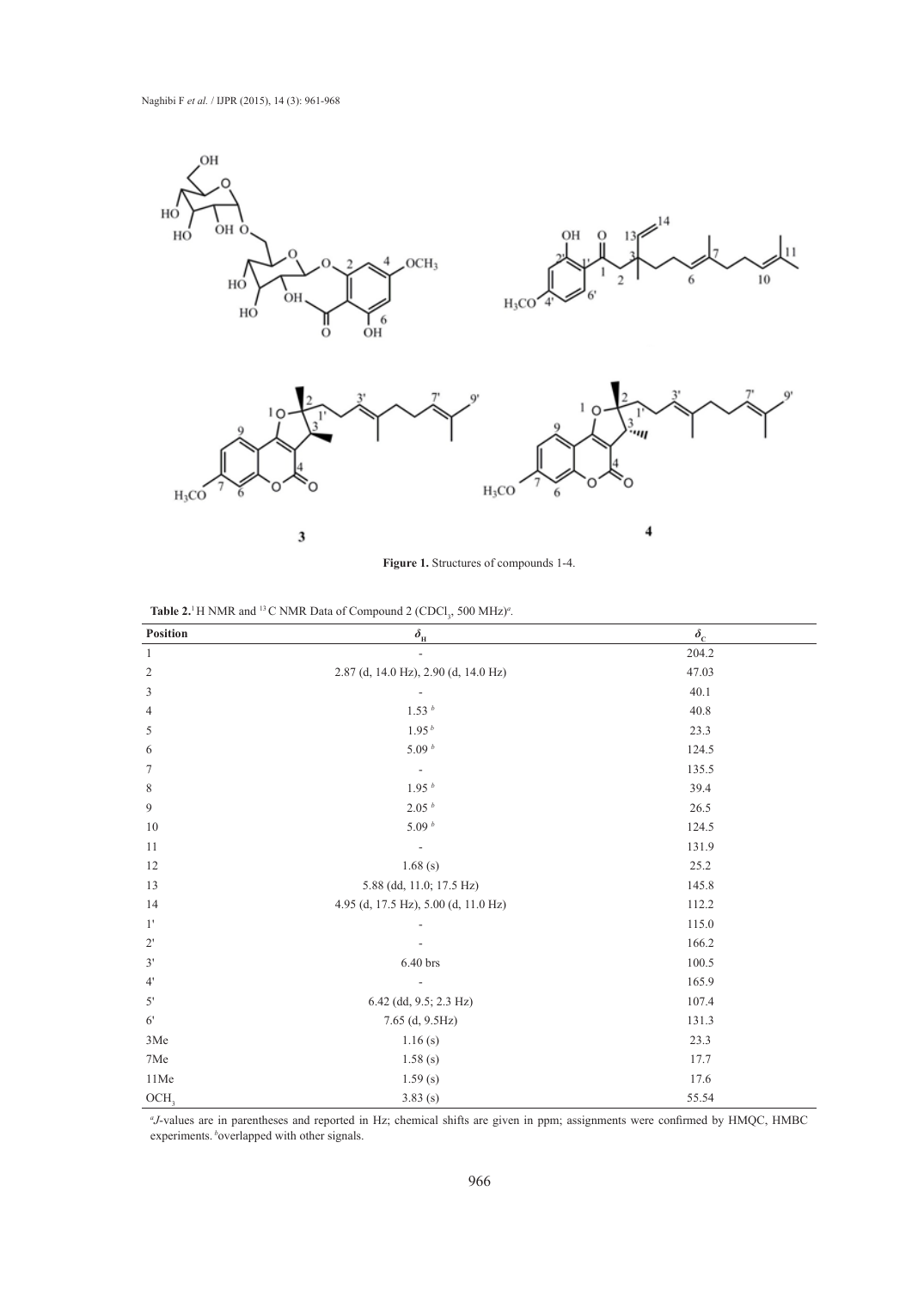

**Figure 2.** Selected HMBC correlations for compound 2.

#### **References**

- WHO. World Malaria Report 2012. 2012. Available (1) from: www.who.int/malaria/publications/world\_ malaria\_report\_2012/en.
- Esmaeili S, Naghibi F, Mosaddegh M, Sahranavard (2) S, Ghafari S and Abdullah NR. Screening of antiplasmodial properties among some traditionally used Iranian plants. *J. Ethnopharmacol*. (2009) 121: 400-404.
- (3) Mozaffarian V. Flora of Iran, Umbelliferae, No. 54. 1<sup>th</sup> ed. Research institute of forests and rangelands, Tehran (2007) 368-374.
- Mozaffarian V. *A dictionary of Iranian plant names*. (4) 5<sup>th</sup> ed. Farhang moaser publication, Tehran (2007) 190-191.
- A. *Encyclopedia of traditional medicineArjmamnd publication*. 1th ed. Arjmamnd publication, Iran (2005) 514-515. (5)
- $(6)$  Kumar V P, Chauhan N S, Padh H and Rajani M. Search for antibacterial and antifungal agents from selected Indian medicinal plants. *J. Ethnopharmacol*. (2006) 107: 182-188.
- (7) Nabavi SM, Nabavi SF and Ebrahimzadeh MA. Free Radical Scavenging and Antioxidant Activities of *Dorema aitchisonii*. *J. Food Drug Anal*. (2012 ) 20: 34-40.
- Wollenweber E, Dörr M and Rustiyan A. *Dorema*  (8) *aucher*i, the first umbelliferous plant found to produce exudate flavonoids. *Phytochem.* (1995 ) 38: 1417.
- Iranshahi M, Shaki F, Mashlab A, Porzel A and (9) Wessjohann L. A-E, Sesquiterpene derivatives from the aerial parts and the roots of *Dorema kopetdaghense*. *J. Nat. Prod*. (2007) 70: 1240-1243.
- (10) Nurmukhamedova M and Nikonov G. Glycosides of *Dorema hyrcanum*. *Chem. Nat. Compd.* (1977) 12: 92.
- (11) Taghvaei M, Naghibi F, Mosaddegh M, Moazzami N, Ghorbani A and Fakhari A. Prophage Induction in Escherichia Coli K-12(l) by Some Plants from Iran. *Ethno-Med.* (2009) 3: 57.
- (12) Rechinger KH. Flora Iranica. In: Rechinger, KH *Umbelliferae*. No. 162. 1<sup>th</sup> ed. Akademisch Druch-u. Verlagsanstat, Graz-Austria (1987) 384.
- (13) Trager W and Jensen J. Human malarial parasites in continuous culture. *Science* (1976) 193: 673-675.
- (14) Makler M and Hinrichs D. Measurement of the lactate dehydrogenase activity of *Plasmodium falciparum* as

an assessment of parasitemia. *Am. J. Trop. Med. Hyg*. (1993) 48: 205-210.

- (15) Makler M, Ries J, Williams J and Bancroft J. Parasite lactate dehydrogenase as an assay for *Plasmodium falciparum* drug sensitivity. *Am. J. Trop. Med. Hyg*. (1993) 48: 739-741.
- $(16)$  Chan K, Choo C, Noor Rain A and Zakiah I. Antiplasmodial studies of *Eurycoma longifolia* Jack using the lactate dehydrogenase assay of Plasmodium falciparum. *J. Ethnopharmacol*. (2004) 92: 223-227.
- (17) Peters W. The chemotherapy of rodent malaria. XXII. The value of drug resistant strains of *P. berghei* in screening for blood schizonticidal activity. *Ann. Tro. Med. Parasitol*. (1975) 69: 155-171.
- Behzad S, Pirani A and Mosaddegha M. Cytotoxic (18) activity of some medicinal plants from hamedan district of iran. *Iran. J. Pharm. Res*. (2014) 13: 199- 205.
- (19) Mossman T. Rapid colorimetric assay for cellular growth and survival: application to proliferation and cytotoxicity assay. *J. Immunol. Methods* (1983) 65: 55-63.
- (20) Yazdanpanahia N, Behbahani M and Yektaeiana A. Effect of *Boswellia thurifera* gum methanol extract on cytotoxicity and p53 gene expression in human breast cancer cell line. *Iran. J. Pharm. Res*. (2014) 13: 719- 724.
- Moradi-Afrapoli F, Nejad Ebrahimi S, Smiesko (21) M and Raith M. Bisabololoxide derivatives from *Artemisia persica*, and determination of their absolute configurations by ECD. *Phytochem.* (2013) 85: 143- 152.
- Meng H, Li G, Huang J, Zhang K, Wei X, Ma Y, (22) Zhang C and Wang J. Sesquiterpenoid derivatives from *Ferula ferulaeoides* (Steud.) Korov. *Phytochem.* (2013) 86: 151-158.
- $(23)$  Bero J, Frédérich M and Quetin-Leclercq J. Antimalarial compounds isolated from plants used in traditional medicine. *J. Pharm. Pharmacol*. (2009) 61: 1401-1433.
- (24) Nogueira CR and Lopes LMX. Antiplasmodial natural products. *Molecules* (2011) 16: 2146-2190.
- (25) Isaka KNA, Ondognii P, Zevgeegiin O, Gombosurengyin P, Davgiin K, Kojima K and Ogihara Y. Sesquiterpenoid Derivatives from *Ferula ferulioides*. *Chem. Pharm. Bull*. (2002) 49: 1072-1076.

This article is available online at http://www.ijpr.ir